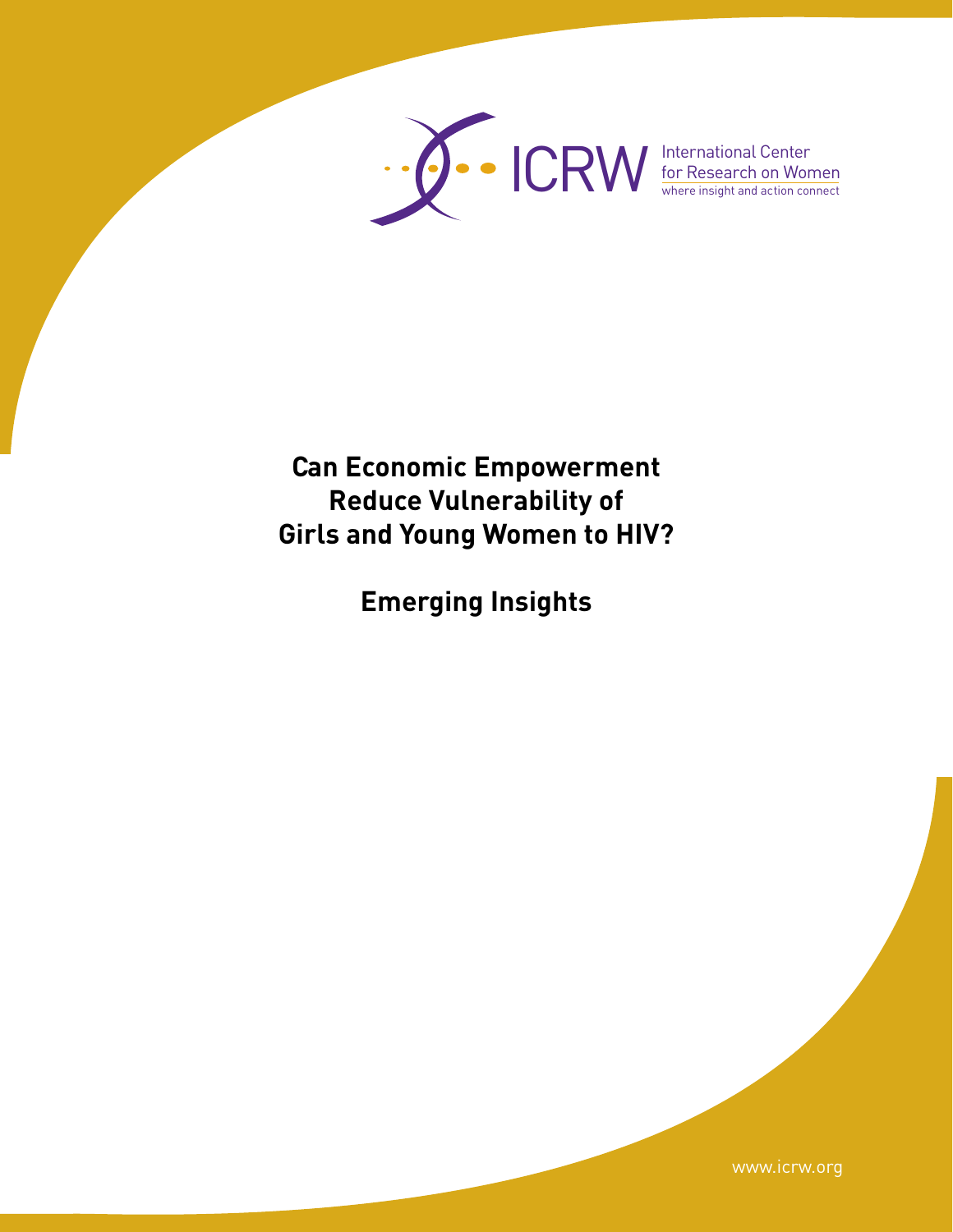## Acknowledgments

This report was authored by Kim Ashburn and Ann Warner and edited by Sara Friedman. The authors gratefully acknowledge the Nike Foundation for their generous support of this meeting as well as the contributions of all the meeting's participants (a list can be found at the end of this report).

For more information about this global technical meeting, visit ICRW's website at www.icrw.org/what-we-do/adolescents/adolescent-girl-expert-meetings.

© 2010 International Center for Research on Women (ICRW). Portions of this report may be reproduced without express permission from but with acknowledgment to ICRW.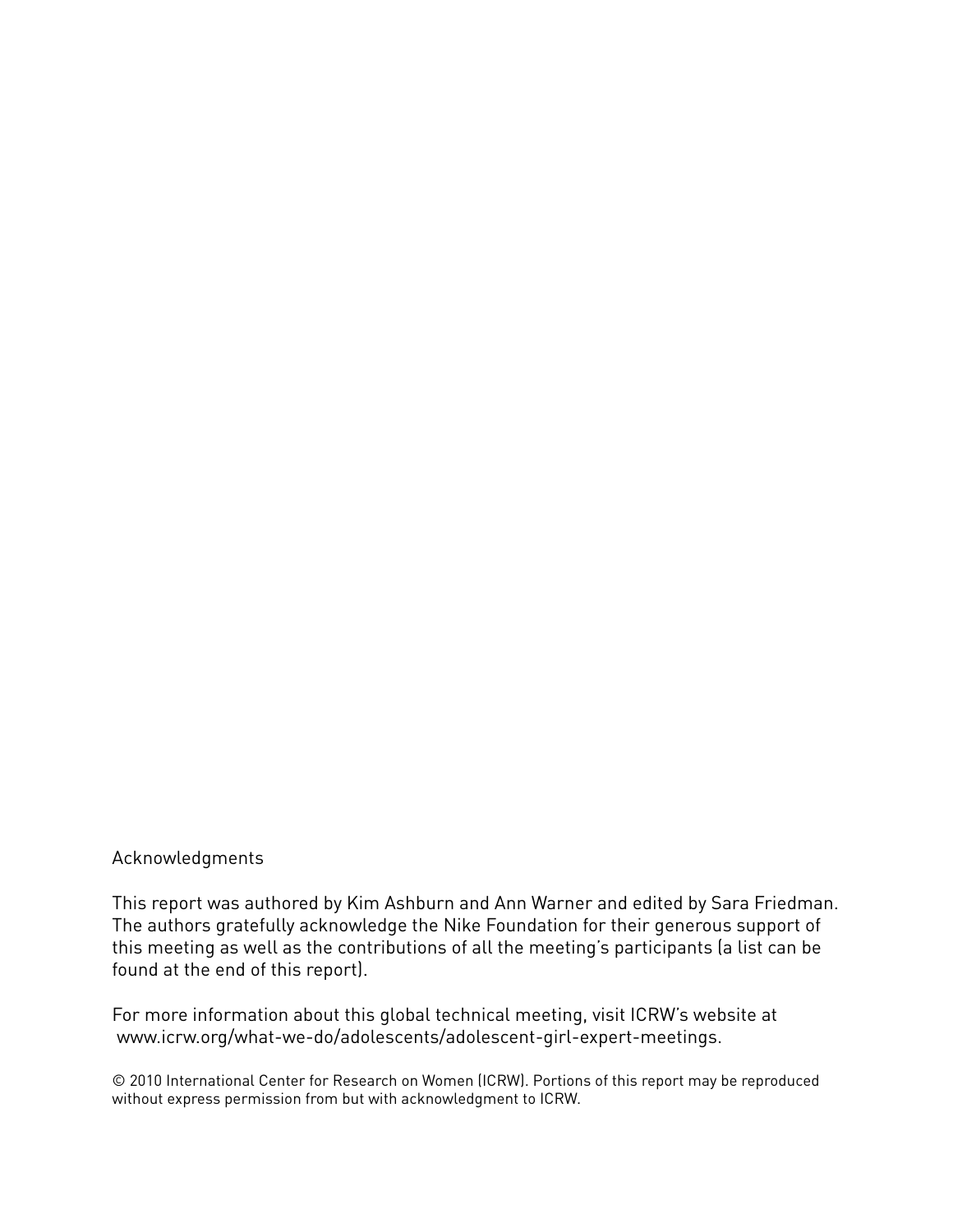## **Overview**

Girls and young women<sup>1</sup> are disproportionately affected by both poverty and HIV. Donors, policymakers, researchers and program implementers are exploring economic empowerment programs as a strategy to improve the health and economic status of girls and young women. But the linkages between economic status and HIV status are complex, and the role that economic approaches play in preventing HIV infection and mitigating its impact is unproven.

In April 2010, the International Center for Research on Women (ICRW), with support from the Nike Foundation, convened a meeting of researchers, program implementers, policymakers and donors to explore these linkages and approaches. Discussions among participants emphasized the complexity of the issues and highlighted many challenges and questions that need further exploration.

The meeting underscored several important points. First, girls have multiple and diverse characteristics within and across various contexts, all of which contribute to their overall vulnerability to HIV. Lower economic status is only one dimension of girls' vulnerability to HIV; therefore, economic approaches may be necessary, but will not be sufficient to eliminate their vulnerability. Even "successful" economic approaches may not have a direct effect on HIV incidence, but may reduce conditions of vulnerability and improve the resilience of girls to manage risks in their environments. Therefore, meeting participants concluded that donors should be willing to fund programs that may not document change in HIV incidence during the program cycle, but that can show evidence of contributing to HIV resilience at the individual and community level. Secondly, girls – defined by both gender and generation – are different from both adult women, and from boys and men. Economic approaches need to be developed carefully to consider the needs, aspirations, constraints, and capabilities of girls and young women in various settings.

The meeting yielded several overarching principles for the development of programs for girls in the context of poverty and HIV:

- Define the population of girls and/or young women of interest in a given setting.
- • Ensure that economic approaches support and complement education.
- • Address violence.
- • Create safe spaces and facilitate social capital.
- • Engage families and communities, including men and boys.

Recommendations that apply to program designers, donors and policymakers included the following:

- Address the intersection of gender and generation by designing girl-targeted and/or girlfriendly programs.
- • Improve collaboration across sectors and agencies.
- • Invest in longer-term time horizons for programs.
- Develop innovative evaluation practices that will measure the reduction of vulnerability and the facilitation of resilience at the individual and community levels.

## **Introduction**

 $^{\rm 1}$  For the purposes of the meeting and this report, we refer to girls as females ages 10-19 and young women as females ages 20-24.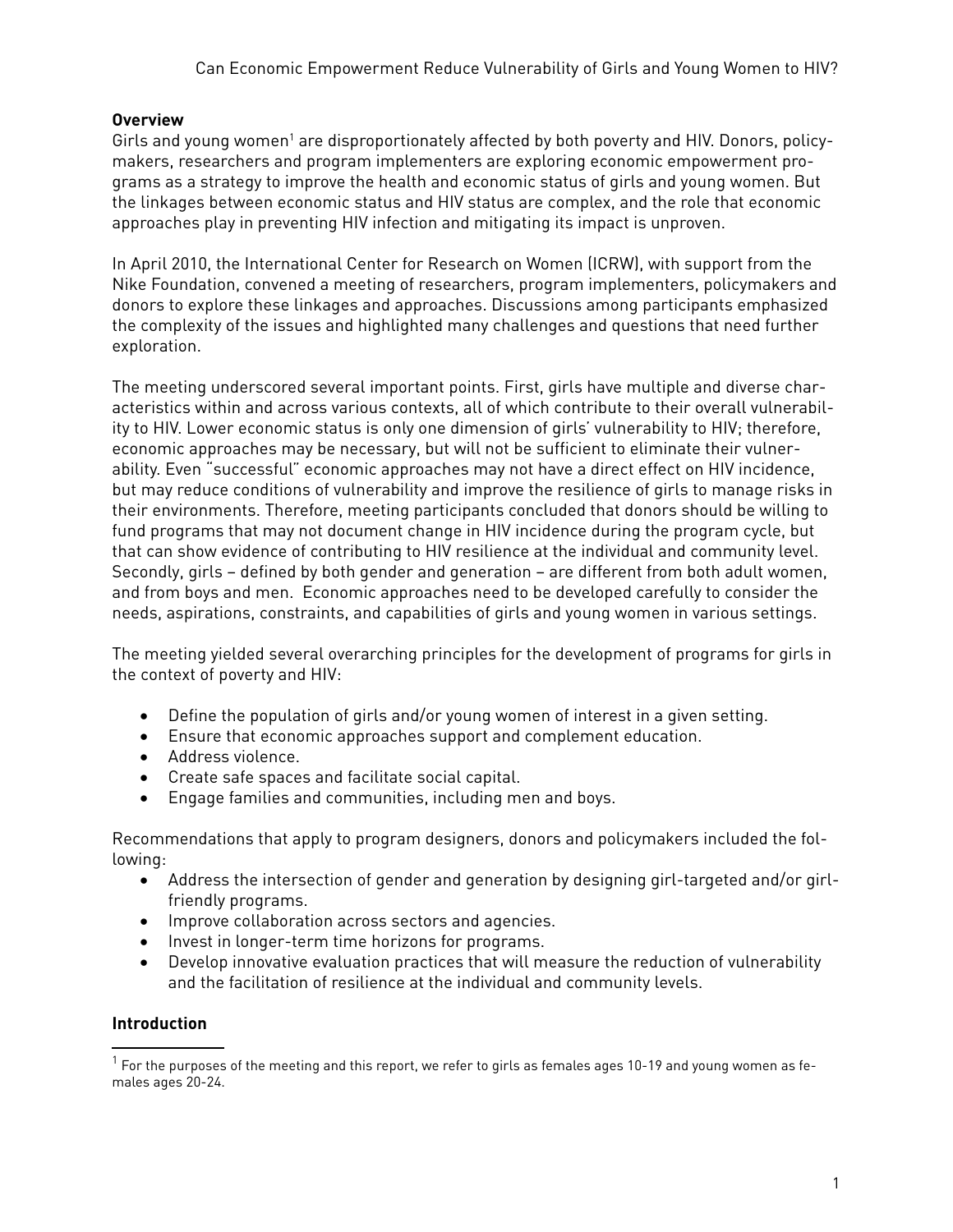Globally, women and young people bear the greatest burden of the AIDS pandemic. Young people ages 15 to 24 account for almost one out of every two new HIV infections worldwide, and a higher percentage of young women than young men are living with HIV. Girls and young women's disproportionate vulnerability is most striking in southern Africa, where they are three to five times more likely to be HIV positive than their male counterparts.<sup>2</sup> As HIV rates continue to climb among girls and young women, it is urgent to develop and deploy more effective prevention and mitigation strategies.

Gender-based economic disparities in many high-prevalence countries, combined with social, cultural and political inequalities, contribute significantly to girls' and young women's vulnerability to HIV. Because economic vulnerability is a driver of HIV risk, economic empowerment programs have become an increasingly popular approach for the prevention and mitigation of HIV. However, there is limited evidence that directly links economic and HIV status and even less research linking participation in economic empowerment approaches and HIV outcomes for girls and young women.

In April 2010, the International Center for Research on Women (ICRW), with support from the Nike Foundation, convened an expert meeting of researchers, program implementers, policymakers and donors to explore emerging insights into the linkages between economic empowerment and HIV outcomes for girls and young women. Engaging in discussions, presentations and small group work, participants examined many forms of evidence – experiential, qualitative and quantitative – to explore what we know as well as what we need to know. This report synthesizes the key insights, questions, challenges and recommendations that emerged from the meeting. It addresses two key questions:

- What are the links between economic status and HIV vulnerability of girls and young women?
- What is the role of economic empowerment in preventing and mitigating HIV among girls and young women?

Based on the meeting's exploration of these questions, the report summarizes the general principles that should apply to programs and policies aiming to address the vulnerability of girls in a context of poverty and HIV.

**What are the links between economic status and HIV vulnerability of girls and young women?** The relationship between economic and HIV status has been debated by researchers looking at different settings with different research models, but they have found no consistently clear link between either wealth or poverty and increased HIV risk. There has been even less rigorous research done to explore the strength of these linkages for girls and young women. $3$ 

Despite scarce evidence to show that lower economic status is invariably associated with increased rates of HIV, significant research does support the relationship between lower economic status and vulnerability of girls to HIV. Vulnerability is a concept that takes into account the extent to which the risk of HIV transmission is influenced by broader social and/or physical factors that may be beyond the control of the individuals involved. Lower economic status is an

<sup>2</sup> UNAIDS 2009, *AIDS Epidemic Update 2009*, UNAIDS; WHO, Geneva.

 $^3$  The background note, "Economic Empowerment as HIV Prevention – sounding the quantitative evidence," by Rachel Glennerster and Kudzai Takavarasha of the Abdul Latif Jameel Poverty Action Lab at MIT, provided an overview of the quantitative research for meeting participants.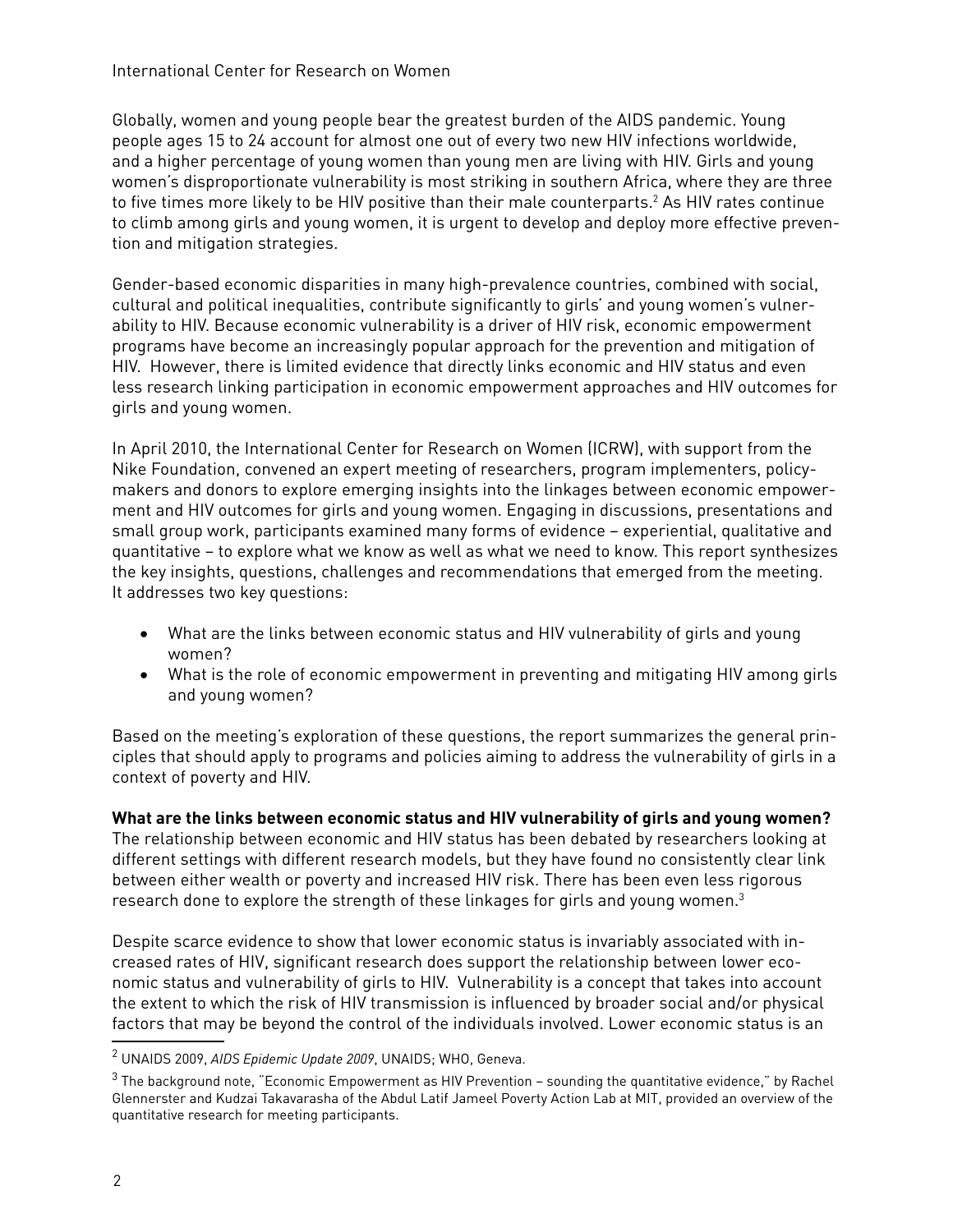important feature of vulnerability that can have a direct impact on HIV risk behavior.

High-risk sexual behavior is often exacerbated by economic inequality between males and females. When girls and young women are dependent on men for their economic security, they are less able or willing to demand safer sex, fearing abandonment and/or violence. Often, their relationships are formed with older men who are more likely to have more resources as well as more sexual partners, increasing both dependency and risk. Girls have cited the need for money or the desire for material goods as a motivation for having sex and/or forming relationships.<sup>4</sup> A study in South Africa found that among girls and young women, aged 14 to 24, low wealth is associated with earlier sexual debut, more sexual partners, lower likelihood of condom use, as well as higher odds of non-consensual first female sexual experience and of having to trade sex for money, goods or services. 5

Economic inequality, however, is only one dimension of girls' and young women's vulnerability to HIV. Violence, social isolation and curtailed education, among many other factors, compound their vulnerability and further increase their risks. Sexual assault increases the risk of acquiring HIV/AIDS directly from the assailant, as well as indirectly, from the emotional trauma that often leads to high-risk sexual behaviors. A positive HIV status can, in turn, heighten girls' vulnerability to violence. Even the threat of violence can reduce girls' access to prevention and treatment services.

Girls are less likely to have strong social networks than boys, and girls of lower economic status are reported to have less access to social networks than girls from higher socio-economic status. Socially isolated from their female peers and from community support, girls have less access to information, resources and support to protect themselves from HIV, or to manage an HIV-positive diagnosis. Social isolation is often exacerbated by the expectation that girls will assume caretaking burdens in the home, a heavier burden for HIV positive girls and girls living in HIV-affected households.

Girls who drop out or never attend school are further subject to violence, isolation and impeded opportunities for development. They are more likely to marry at a younger age and have more children with fewer resources to care for them. With limited knowledge of the cost of risky behavior and how to protect themselves from HIV, they are also more likely to engage in unprotected sex. With fewer opportunities to participate in productive paid employment, they are often coerced into burdensome and harmful labor, including transactional sex.

## **What is the role of economic empowerment in preventing and mitigating HIV/AIDS in girls and young women?**

Economic disenfranchisement is often linked to increased vulnerability to HIV of girls and young women. "Economic empowerment" has been cited as a promising strategy for overcoming vulnerability. In the women's empowerment literature, empowerment is commonly defined as the ability and opportunity to make strategic choices and life decisions where they previously did not exist.

Empowerment is described as a multi-dimensional, long-term process with two essential com-

<sup>4</sup> Pettifor, A., Measham, D. M., Rees, H. V., and Padian, N. S. "Sexual Power and HIV Risk, South Africa," *Emerging Infectious Diseases*, 2004 Nov;10(11):1996-2004.

 $^5$  Hallman, K. 2005, "Gendered Socioeconomic Conditions and HIV Risk Behaviours Among Young People in South  $\,$ Africa", *African Journal of AIDS Research*, vol. 4, no. 1, pp. 37-50.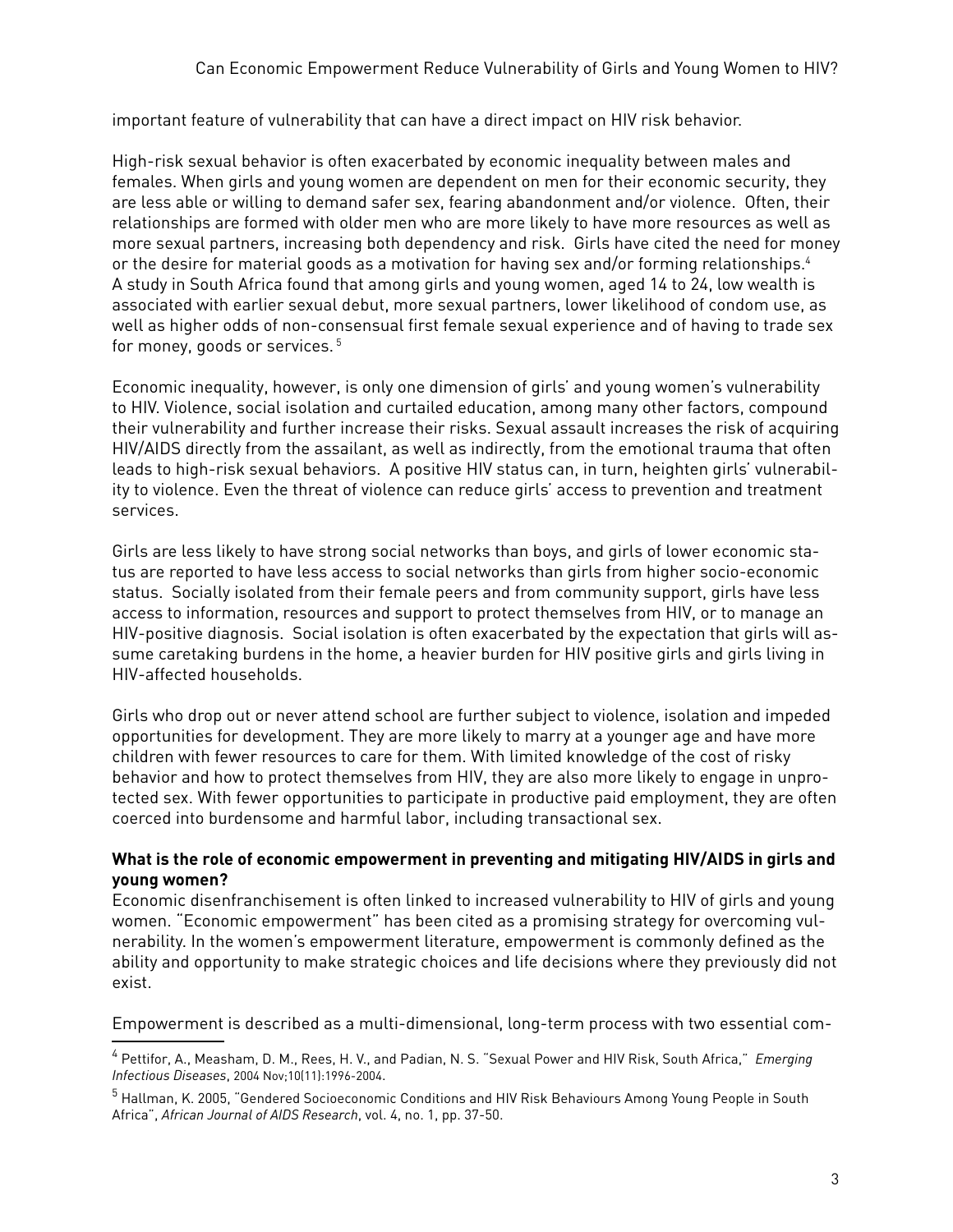#### International Center for Research on Women

ponents:

- Resources that include not only financial and productive assets, but opportunities, capabilities, social networks and other environmental factors); and
- Agency, or the ability to act in one's own best interest.<sup>6</sup>

The salient messages – explicit and implicit – in this literature are the following:

1) Empowerment is a long-term process.

2) Empowerment requires more than access to financial resources; it also requires control over resources.

3) Empowerment is multi-dimensional; therefore, economic empowerment will not necessarily lead to overall empowerment.

Applying this concept to girls raises additional cautions. Girls generally have less access to either resources or agency than do boys or adult women, so the goal of empowerment programs must be adjusted to take this into consideration. Girls "stand at the interface of gender and generation," their autonomy and abilities are limited by age and gender, as stated by Richard Mabala.7 Also, girls' resources and abilities are inextricably connected to the well-being of their families and communities. $^8$  Isolating girls from their social fabric and expecting them to be financially independent is usually neither realistic nor desirable. At the same time, girls have great innate resources and tremendous potential. Although their ability and power to acquire or use financial resources are usually limited in the near term, new information, skills and networks could help them position themselves for future financial security.

## **Examples of Economic Approaches**

Various approaches have been adopted to strengthen the economic status or opportunities and knowledge of girls and young women, but only a few programs in these categories have been evaluated to determine their impact on HIV status or vulnerability. Four categories discussed in the meeting were: 1) livelihoods development; 2) microcredit; 3) asset transfers; and 4) savings.

*Livelihoods development*: A livelihoods approach develops the capabilities for and provides access to both material and social resources and activities required for a means of living. Livelihood and vocational training programs can be adapted to reach girls or young women of different ages, social positions and in different contexts. These programs often include training in general "life skills" that may convey information on health, violence and financial literacy while building group support. Participants agreed that a strong life skills component is important for all ages, but particularly for younger girls. Such programs have had some success at increasing knowledge of HIV prevention, communication skills, decision making, self-esteem and social capital. <sup>9</sup> Programs for older girls and young women can help equip them to make the transition from school to work by providing vocational skills, on-the-job training (mentorships, internships

<sup>6</sup> Malhotra, A. & Schuler, S. R. 2005, "Women's Empowerment as a Variable in International Development," in *Measuring Empowerment: Cross-Disciplinary Perspectives*, D. Narayan, ed., The World Bank, Washington, D.C., pp. 71-88.

 $^7$  Richard Mabala is executive director of Taasisi ya Maendeleo Shirikishi Arusha/Youth Participatory Development Centre (TAMASHA).

<sup>8</sup> Mabala, R. 2006, "From HIV Prevention to HIV Protection: Addressing the Vulnerability of Girls and Young Women in Urban Areas", *Environment and Urbanization*, vol. 18, no. 2, pp. 407-432.

 $^9$  Lukas, T. 2008, Reducing Adolescent Girls' Vulnerability to HIV Infection: Examining Microfinance and Sustainable Livelihood Approaches: A Literature and Program Review, United States Agency for International Development (USAID).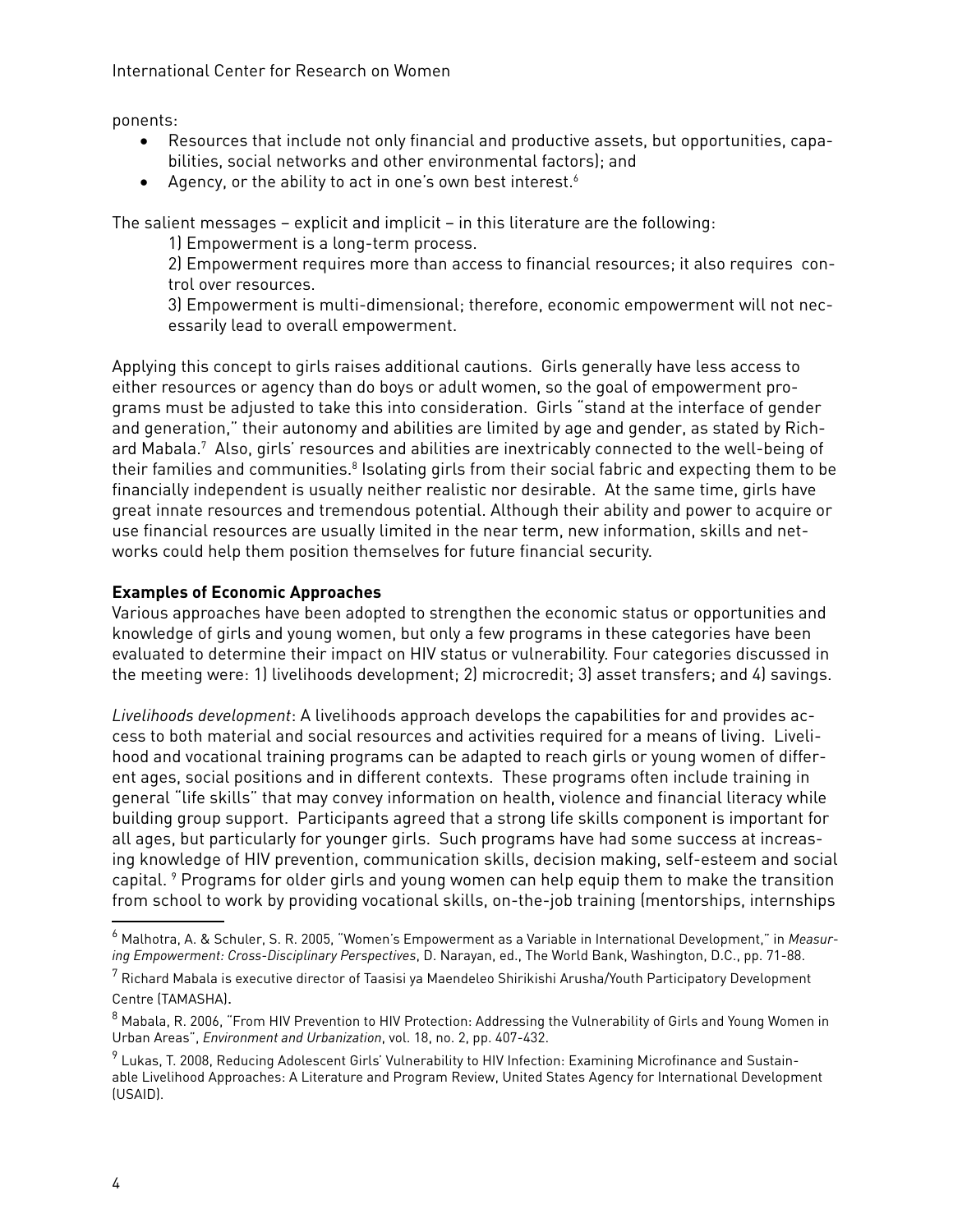and apprenticeships), along with adequate transport, child care and other social services.

The SHAZ! Program (STI/HIV Prevention for Orphan Girls in Zimbabwe aged 16-19), presented by Nancy Padian,<sup>10</sup> is an example of a life skills and reproductive health program with a livelihoods and social support component. Padian shared results of an evaluation of Phase II of SHAZ:

The life skills component of Phase II of SHAZ included modules on HIV/ STIs, negotiation skills, strategies to avoid violence, identification of safe and risky areas in the community. The livelihoods component included vocational training, as well as a micro-grant (in-kind, rather than cash) and social support mechanisms throughout the program and following completion. Findings from the evaluation of the Phase II trial suggest that participation in the program may have improved gender equity and power in relationships, reduced experience of violence and unintended pregnancies, and improved economic outcomes, but these were not significantly different for control versus intervention group. No effect was detected for HIV/STI incidence, because the study was not adequately powered to do so. Although some "spillover" economic benefits were reported, political and social unrest during the project period posed considerable challenges to implementation. Padian suggested that economic opportunities might provide a foundation for combination prevention programs, and highlighted the need for valid "interim measures" of HIV risk, such as empowerment, violence and social norms.

*Microcredit*: Microcredit extends small loans to poor people for various purposes, which can include investment in their own income-generating enterprises, asset creation or even consumption. There is mixed evidence to date that providing microcredit to girls improves their financial outlook, and very little evidence that microcredit reduces their vulnerability to HIV.<sup>11</sup> Meeting participants discussed the pros and cons of extending microcredit to girls. An important risk noted is that cash and productive assets may set up incentives for girls that compete with or detract from opportunities to stay in school. In addition, girls may be more vulnerable than older women to coercion from those who wish to appropriate their assets, although there are ways to mitigate these risks, especially if assets are kept in banks or other formal financial institutions. In more extreme cases, if unable to meet their debt obligations in other ways, girls could conceivably resort to transactional sex, thereby increasing HIV risk. Thus, it was concluded that microcredit may be most beneficial if provided to mothers or other guardians, rather than directly to girls.

The IMAGE program in South Africa, presented by Julia Kim,<sup>12</sup> shows that when designed properly, microcredit programs can reduce conditions of vulnerability (e.g., domestic violence) and improve HIV-related knowledge and behavior among adult women.

Using a microcredit "plus" approach that included gender training and community mobilization strategies along with the provision of credit, the IMAGE program sought to reduce intimate partner violence and HIV by

<sup>10</sup> Nancy Padian is a consultant.

<sup>&</sup>lt;sup>11</sup> USAID Health Policy Initiative, "Reducing Adolescent Girls' Vulnerability to HIV Infection: Examining Microfinance and Sustainable Livelihood Approaches – Literature and Program Review," July 2008.

 $12$  Julia Kim is cluster leader on Universal Access and Millennium Development Goals for UNDP.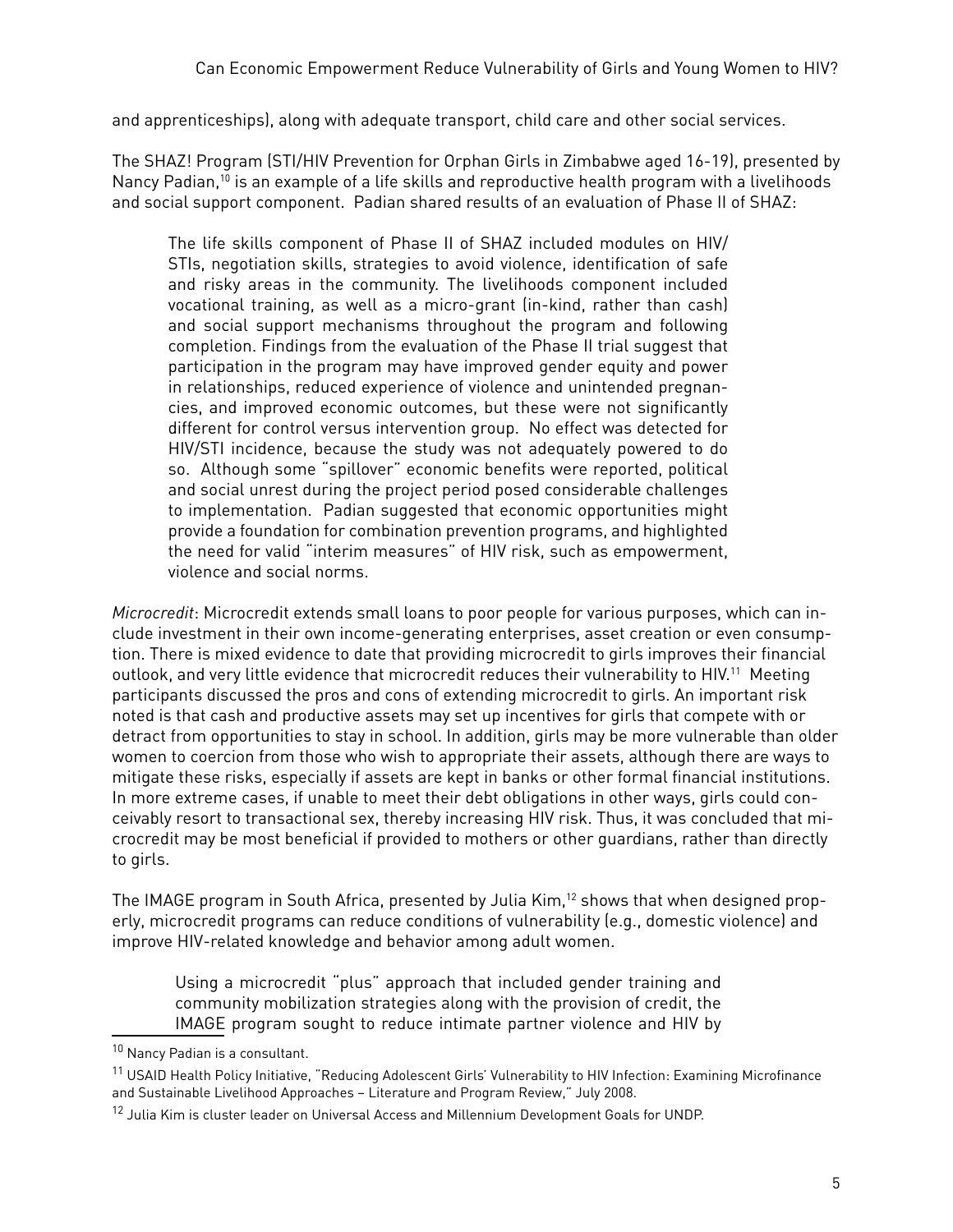among women in eight villages in rural South Africa. (An explicit decision was made to work with only adult women, based on previous experiences by key partners.) After two years, risk of physical and sexual violence was reduced by 55 percent among program participants, and women's empowerment increased in several key domains. Although the program saw no change in HIV incidence, HIV risk was reduced among participants below 35 years: HIV-related communication increased, voluntary counseling and testing improved, and unprotected sex was reduced. The microcredit "plus" approach reduced intimate partner violence and HIV risk more than the program that provided microcredit alone, suggesting that group formation and community mobilization are critical elements of empowerment. As noted by Dr. Kim, "microfinance is a foothold, but not the whole ladder."

*Cash and asset transfers*: A transfer program involves delivery of cash or assets (e.g., property, land, equipment, etc.) on a conditional basis (such as for school attendance, accessing immunizations or other services) or unconditionally with no requirements to receive the transfer. Programs that subsidize the costs of schooling through these approaches, such as conditional cash transfers (CCTs) or provision of school uniforms, can improve education outcomes and reduce HIV risk behaviors in the short-run.<sup>13</sup> Participants suggested that in order to cycle an entire generation through school and plant the seeds for sustainable impact, however, such programs would need a longer (15-year) time horizon.

The World Bank-funded Zomba Cash Transfer Program in southern Malawi, presented by Berk  $\rm \ddot{o}$ zler,<sup>14</sup> showed impressive results in reducing HIV and other sexually transmitted infections as well as changes in high-risk sexual behavior.

The program gave girls and young women aged 13-22 and their parents up to \$15 a month if the girls attended school regularly. A second group received payments without conditions, and a control group received no cash payments. Results noted after 18 months included increases in school attendance for both dropouts and inschool girls without a significant difference between conditional and unconditional cash transfer recipients. Results also showed that girls not only had less sex but tended to choose safer (and younger) partners. The cash transfers may also have led to a reduction in transactional sex. An exciting result that has been announced since the April meeting is the reduction by 60 percent of HIV prevalence rate and lowered HSV2 infection, even among the girls who received unconditional cash transfers. 15

*Savings and financial literacy*: Savings programs allow participants to invest money in a savings account in either a formal financial institution or in an informal savings group. Group savings are typically pooled to provide access to credit to the group of savers. Participants agreed that the introduction of savings programs should be carefully considered based on the regulatory environment, girls' desires, the support of families and communities, and an evaluation of the

<sup>&</sup>lt;sup>13</sup> Baird, S., Chirwa, E., McIntosh, C., and Özler, B. 2009, The Short-Term Impacts of a Schooling Conditional Cash Transfer Program on the Sexual Behavior of Young People, The World Bank, Washington, D.C., 40.

<sup>&</sup>lt;sup>14</sup> Berk Özler is a senior economist for the World Bank.

 $^{\rm 15}$  These are updated results announced by the World Bank at the 2010 International AIDS Society Conference in Vienna (the HIV/HSV-2 results were not yet available at the April 2010 meeting).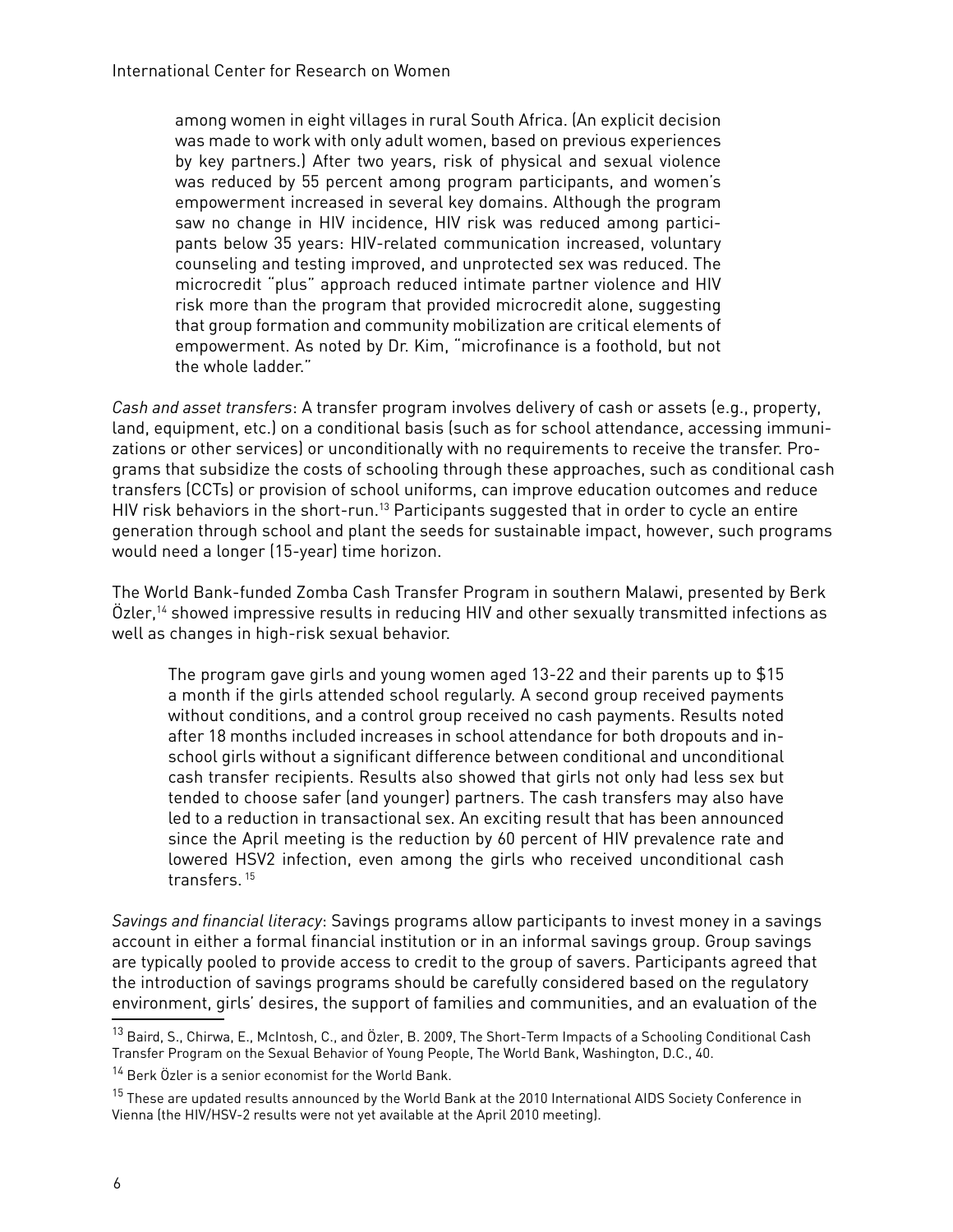potential risks to girls.

Financial literacy programs, which provide information and knowledge that enable people to make better financial decisions, are often useful for girls of different ages.

The Siyakha Nentsha adolescent HIV prevention program in KwaZulu-Natal, South Africa, presented by Eva Roca from the Population Council,<sup>16</sup> includes a financial education component.

This school-based financial education and social support program provided HIV and reproductive health training, life skills training, and financial education to improve functional capabilities and well-being of adolescents (15-16) at high risk of HIV. Preliminary results indicate poverty, social isolation and orphan status are the factors most associated with HIV risk behaviors. Preliminary results also showed a reduction in reported partners, increase in knowledge of how to use condoms and of STIs, and fewer sexual decisions based on drug and alcohol use.

Several consistent themes emerged through the participants' discussion of these programmatic examples: 1) economic incentives for girls should not detract from schooling; 2) evidence was limited regarding the reduction of HIV incidence, but significant regarding reduction of vulnerability; 3) linking economic programs as components of broader life skills programs seem likely to produce the most lasting benefits for girls; 4) engaging mothers and other caretakers in economic programs for girls may provide needed protection and secure more benefits.

While economic empowerment will not negate the multitude of risks that girls confront in their environments, if carefully developed and implemented, it is one strategy to enhance individual and community level resilience to HIV and AIDS. At the individual level, resilience is in place when a girl has an increased capacity to manage the risks in her environment. When community-level resilience has been improved, an individual girl is also supported by the members of her community to support her HIV, prevention, care and treatment goals.17

## **Principles for Programming and Policy**

In contexts where both poverty and HIV rates are high, girls are vulnerable in multiple ways. There are no "quick fixes," but programming experience to date has yielded some overarching principles that are useful when developing programs or policies to address girls' vulnerability to HIV. These principles should be considered in combination, not in isolation.

**Define the population**: Girls and young women ages 10-24 are not a monolithic group. They represent a huge range of developmental – physical, emotional, intellectual and social – stages and circumstances that span the years from childhood to adulthood.

Identifying and recruiting the appropriate cohort of girls to target with particular economic approaches is critical. The capacities, experiences and needs of a 13-year-old girl differ vastly from those of a 20-year-old young woman. And while age is an extremely important factor to

<sup>&</sup>lt;sup>16</sup> Eva Roca is research consultant for Population Council.

<sup>&</sup>lt;sup>17</sup> Aids2031 Social Drivers Working Group, "Revolutionizing the AIDS Response: Building AIDS Resilient Communities," April 2010, www.aids2031.org.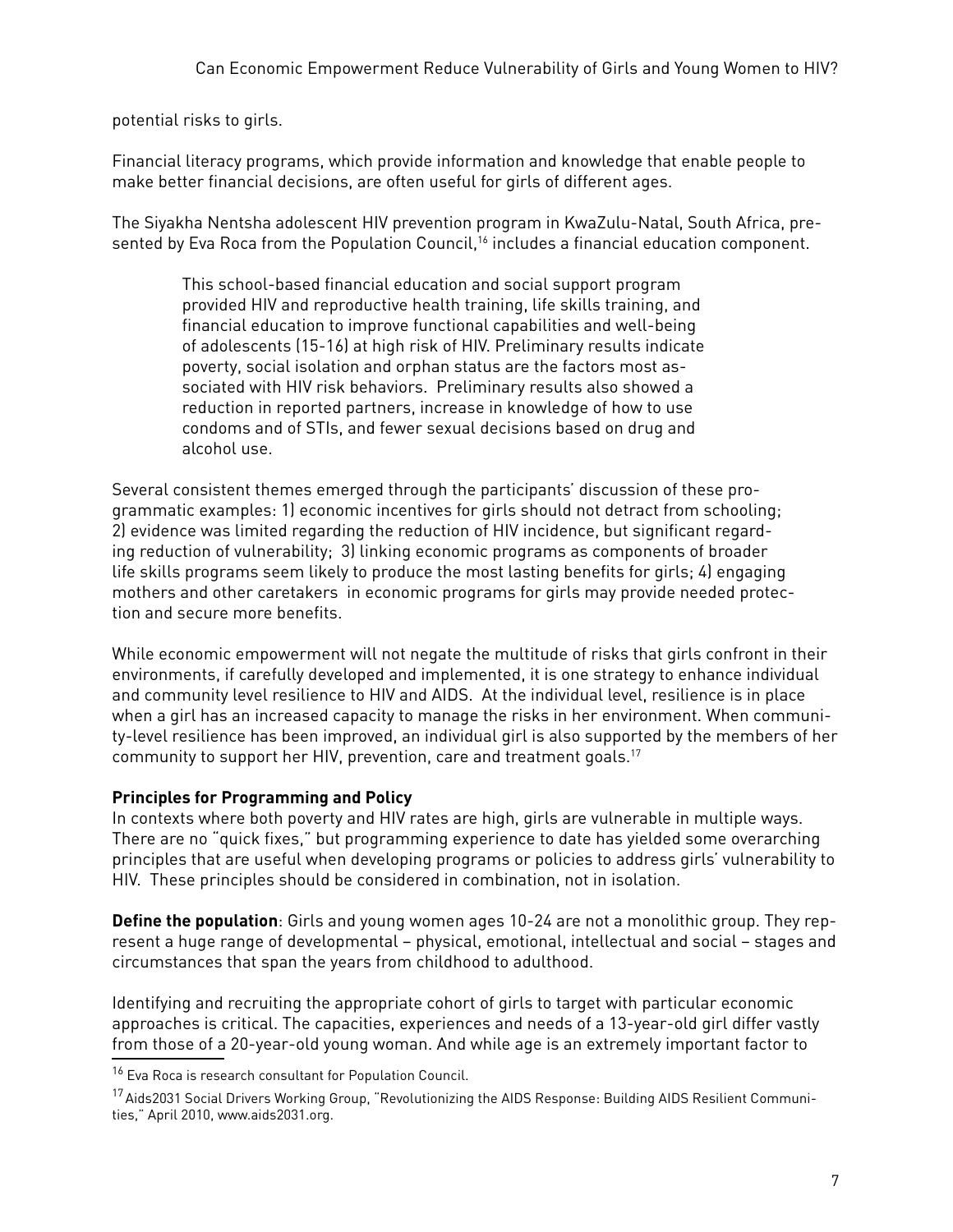consider, it is not the only one: the capacities, experiences and needs of a 13-year-old in one context are rarely the same as those of a 13-year-old girl in another context. The socio-economic status of her household, and her position within that household, will have a direct impact on her ability to participate and/or benefit from an economic empowerment program. Many other factors at the household, community and macro levels will affect a girls' vulnerability to HIV, and will have a bearing on her capacity to benefit from such a program (see box).

As a first step in getting programs right, research, programs and policies must analyze, ac-

| <b>Key Characteristics of Individuals</b> | <b>Key Characteristics of Context</b> |
|-------------------------------------------|---------------------------------------|
| Age                                       | Socio-economic status of household    |
| Orphan status                             | HIV prevalence and epidemiological    |
| <b>Marital status</b>                     | $\bullet$                             |
| Sexual status                             | context                               |
| HIV status                                | Political stability/conflict          |
| Educational attainment and                | $\bullet$                             |
| $\bullet$                                 | Economic stability                    |
| schooling status                          | $\bullet$                             |
| Access and control over house-            | <b>Migration patterns</b>             |
| $\bullet$                                 | $\bullet$                             |
| hold resources                            | Labor market conditions               |
| Level of decision-making power            | $\bullet$                             |
| $\bullet$                                 | Legal environment                     |
| within the household                      | $\bullet$                             |
| Mobility                                  | Gender norms                          |
| Life skills                               | $\bullet$                             |

- Affiliation with social networks
- Citizenship status
- **Individual aspirations**

knowledge and accommodate the diverse needs, experiences and contexts of girls and young women, and should start by consulting girls on what they want and need.

**Promote education through secondary school**: There is no shortage of evidence that keeping girls in school, especially through secondary level, has short and long-term benefits. Prolonging education has been shown to reduce early marriage and childbearing, to reduce dependency on older men, to bring income to families, and to increase opportunities for productive employment. Of all the intermediate factors between economic and HIV status, education has the strongest and most direct link to protection from HIV.18 We also know, however, that education neither automatically nor directly leads to productive employment and equal wages. Limited resources combined with gender discrimination and cultural attitudes that undermine their efforts to seek productive work deny opportunities for girls and women. Economic programs that complement education goals will be more likely than isolated economic programs to develop the necessary knowledge, skills, social networks and opportunities to support the financial security of women and girls.

**Address violence**: Because it is a barrier to economic empowerment and to HIV prevention

<sup>18</sup> Gillespie, S. & Greener, R. 2006, *Is Poverty or Wealth Driving HIV Transmission?*, Joint United Nations Programme on HIV/AIDS (UNAIDS), Geneva, Switzerland.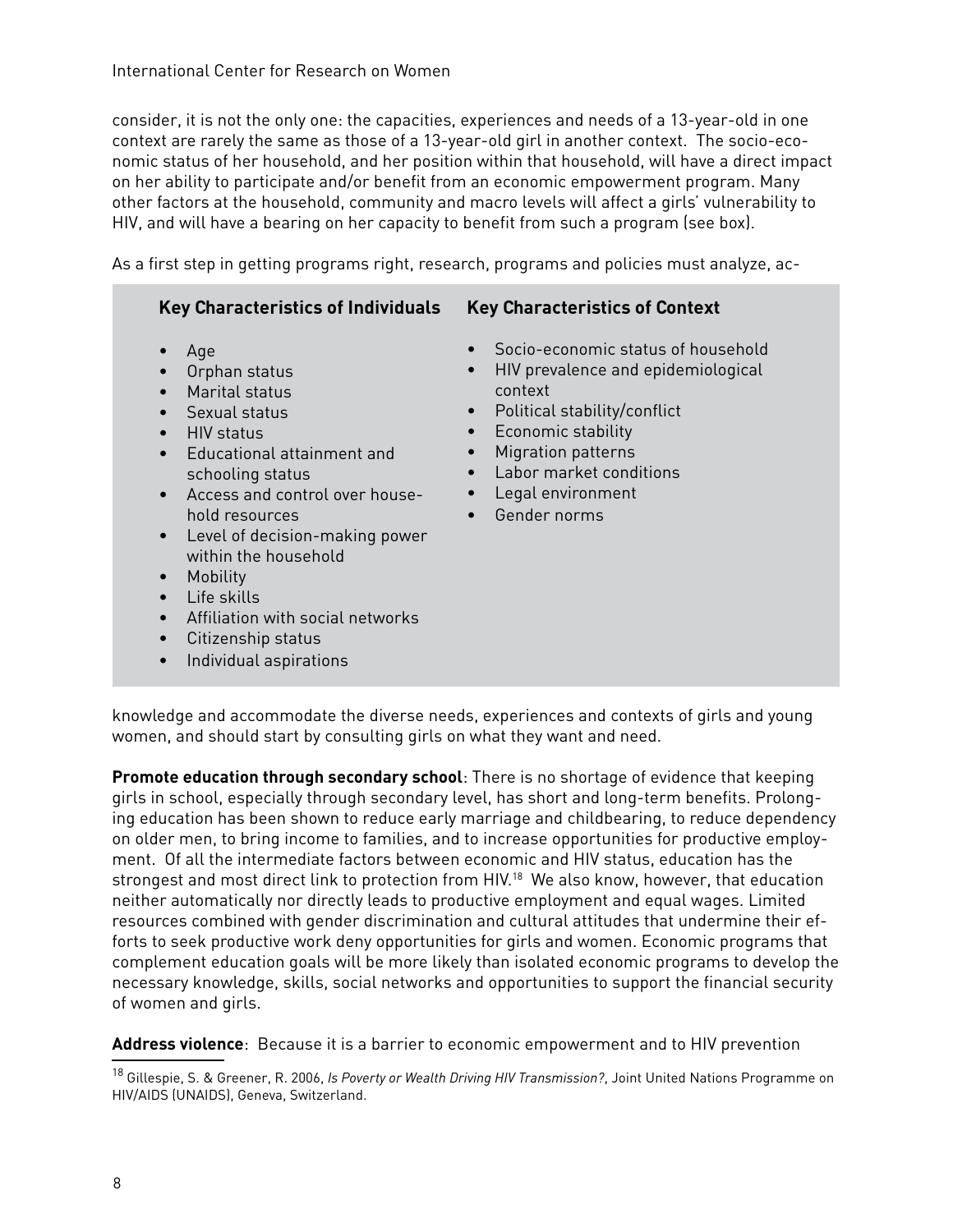and mitigation goals, all programs must address the various forms of violence (physical, sexual and psychological) that girls and young women face. HIV prevention or mitigation programs can incorporate violence prevention material in modules on violence in a life skills training course, lessons in risk assessment and self-defense, and through engaging the community in discussions about the harmful effects of violence. The IMAGE program addressed violence directly in its curriculum and group work, and was able to show a reduction in violence after two years. The prevention of violence should be made the responsibility of entire communities, not only of girls who are directly affected; programs should engage community members at all levels, ages and genders to change the social norms that perpetuate violence.

**Create safe spaces and facilitate social capital**: Participants returned repeatedly throughout the two days to the importance of developing an enabling environment for girls and young women to have the support they need to protect themselves from HIV infection. Strengthening the social networks of girls and young women increases their capacity to create their own communities, speak for themselves, share, explore their experiences, needs and solutions, and to manage shocks and emergencies. Schools or other youth-friendly spaces can be used as a hub of learning for girls who are in school and out of school, and involving girls in their design and construction will help ensure buy-in and participation. Getting donor support for the creation of such spaces can be difficult, as one participant pointed out, because creating a center that saves money long-term incurs far more initial cost than "posting billboards with soon forgotten mass media messages." Expanding social networks can also introduce new risks to girls, so such programs must include material on recognizing and managing risk.

**Engage families and communities**: Girls do not live in a vacuum. Their vulnerability to HIV is strongly influenced by families and communities, and so too are their opportunities for empowerment. Including family members, teachers and community leaders as partners in the process is critical to helping girls and young women gain the resources and agency that will reduce their vulnerability and risks. Some of the stronger evidence from the field of women's empowerment and education suggests that empowering mothers is the best way to empower girls.

**Engaging families and communities will require conscious efforts to include men and boys**: Men and boys are part of the social structure that perpetuates discrimination against women

and girls; transforming that structure requires engaging them in programs to change social norms and promote gender equality. At the same time, boys and men are economically vulnerable in poverty-affected settings, and programs should take care not to exacerbate a feeling of exclusion or disenfranchisement that may lead to targeting of girls with violence, intimidation or theft. Boys and young men need to be shown that they also have a stake in building a more equitable world with more flexible and healthy understandings of masculinity and femininity.

**Address the intersection of gender and generation – designing girl-targeted and/or girlfriendly programs**: An important question to ask when considering the unique needs of girls in the population is: When should programs exclusively target girls, and when should they be designed to reach a broader population and adapted to be "girl-friendly?" While girls have specific needs because of their sex and age, girls need the support and experience of older women as female mentors and role models, as well as the support of men and boys in their lives. Empowerment programs for women or youth that are truly girl-friendly can be adapted to address girls' specific needs, such as safe spaces, schooling and social networks. For example, village savings and loans programs that target adult women might be expanded to include older adolescents. Vocational training programs for youth can be tailored to ensure that girls are be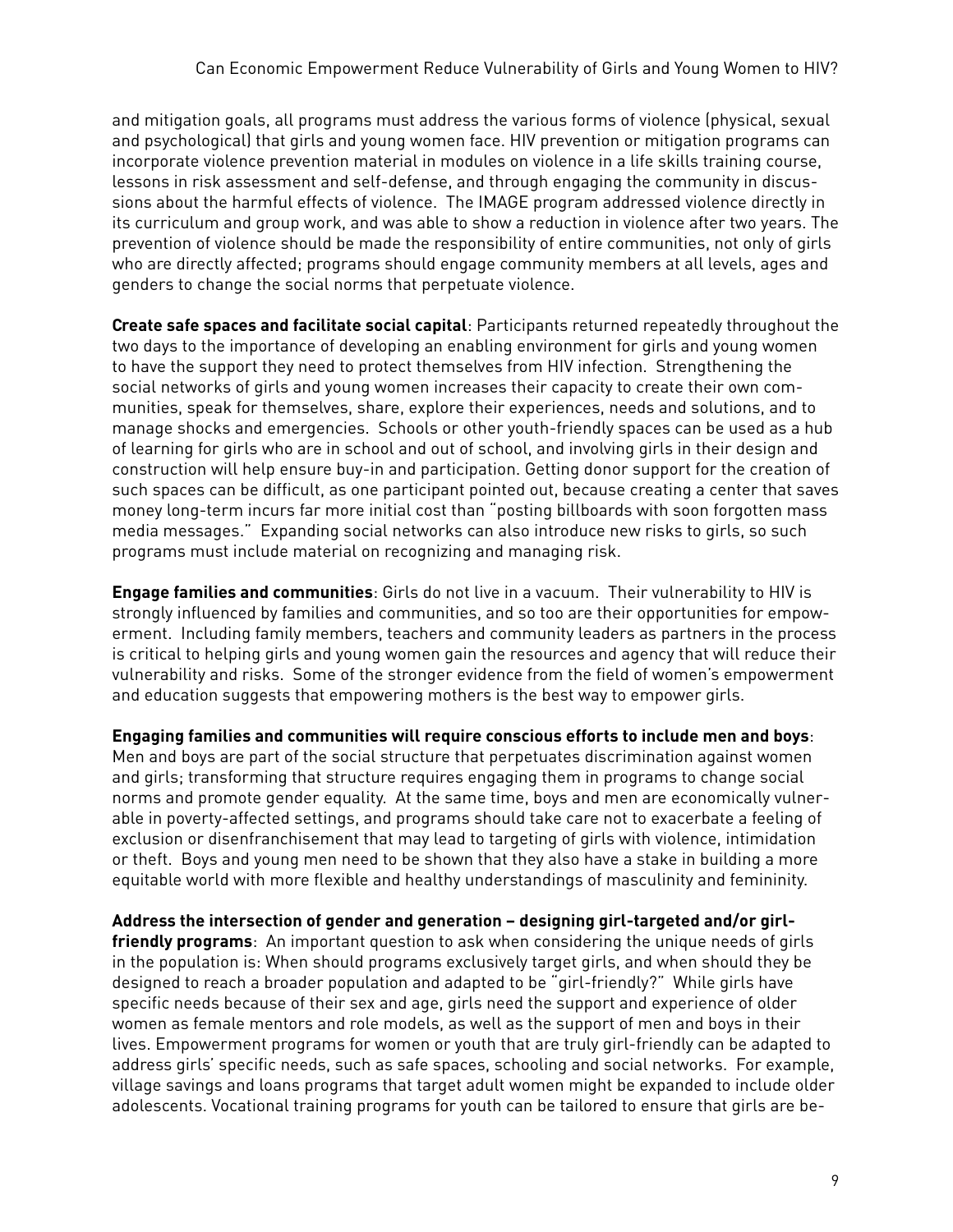ing effectively recruited and included. Tailoring programs to reach multiple audiences may help ensure that limited human and financial resources are deployed effectively.

**Improve collaboration across sectors and agencies**: Because girls' needs are multi-dimensional, efforts to improve their status must be coordinated across development sectors. Economic development and HIV sectors tend to operate independently, and a key challenge is aligning their funding and technical capacity to better integrate programs for girls and young women. The meeting participants noted some progress within U.S. government agencies as PEPFAR, USAID and the Global Health Initiative (with its "Woman-Centered Approach") take a more integrated approach to health. Participants suggested that there might be value in creating a donor consortium to look more broadly at programming approaches, indicators and evaluation methodologies.

**Invest in longer-term time horizons**: There continues to be tension between a desire to see short-term results and the realities of a long-term process. Programs very often have short time frames (1-5 years), which limits their ability to document observable change in the complex social dynamics that govern vulnerability and empowerment. On the other hand, programs that do document success in a short time frame (e.g. the World Bank-funded Zomba Cash Transfer Program in Malawi) may show encouraging short-term results, but the longer-term impacts of the program on economic self-sufficiency and/or health status remain to be seen. Donors can do more to encourage and support the efforts of implementing organizations to evaluate their programs with adequate resources and longer time frames (e.g. 5-15 years). They can encourage the growing momentum to extend funding horizons to enable programmers and researchers to test the effects of complex approaches.

**Develop better indicators and innovative evaluation practices**: Donors have different methods and standards for determining program success. Program priorities are related to outcomes and measures of success, but there are philosophical differences of opinion – as well as tangible methodological challenges – in identifying what constitutes "good" evidence. Many of the programs reviewed in this meeting have not documented a change in HIV incidence, but they have documented a reduction in key factors of vulnerability, such as violence and social isolation. Implementers should develop programs based on a measurable theory of change that connects economic activities with change in HIV vulnerability, and, further along the impact pathway, can plausibly lead to a reduction in HIV incidence. Donors should be willing to fund programs that may not document change in HIV incidence during the program cycle, but that can show evidence of contributing to HIV resilience at the individual and community level.

## **Conclusion**

Girls and young women are an under-resourced and under-researched group with complex and diverse needs, and policy and programming prescriptions can neither be simplistic nor generic. This meeting provided an important first step toward linking ideas and actors from the economic empowerment and HIV fields, and connecting available research and program data on economic empowerment approaches for HIV prevention and mitigation for girls and young women. It also illuminated some considerable gaps in our collective knowledge and experience. Clearly, efforts to empower girls must adopt a long-term and holistic view of resilience at the individual and community level, and girls' rights, aspirations, talents and needs must be at the forefront of planning, implementation and evaluation.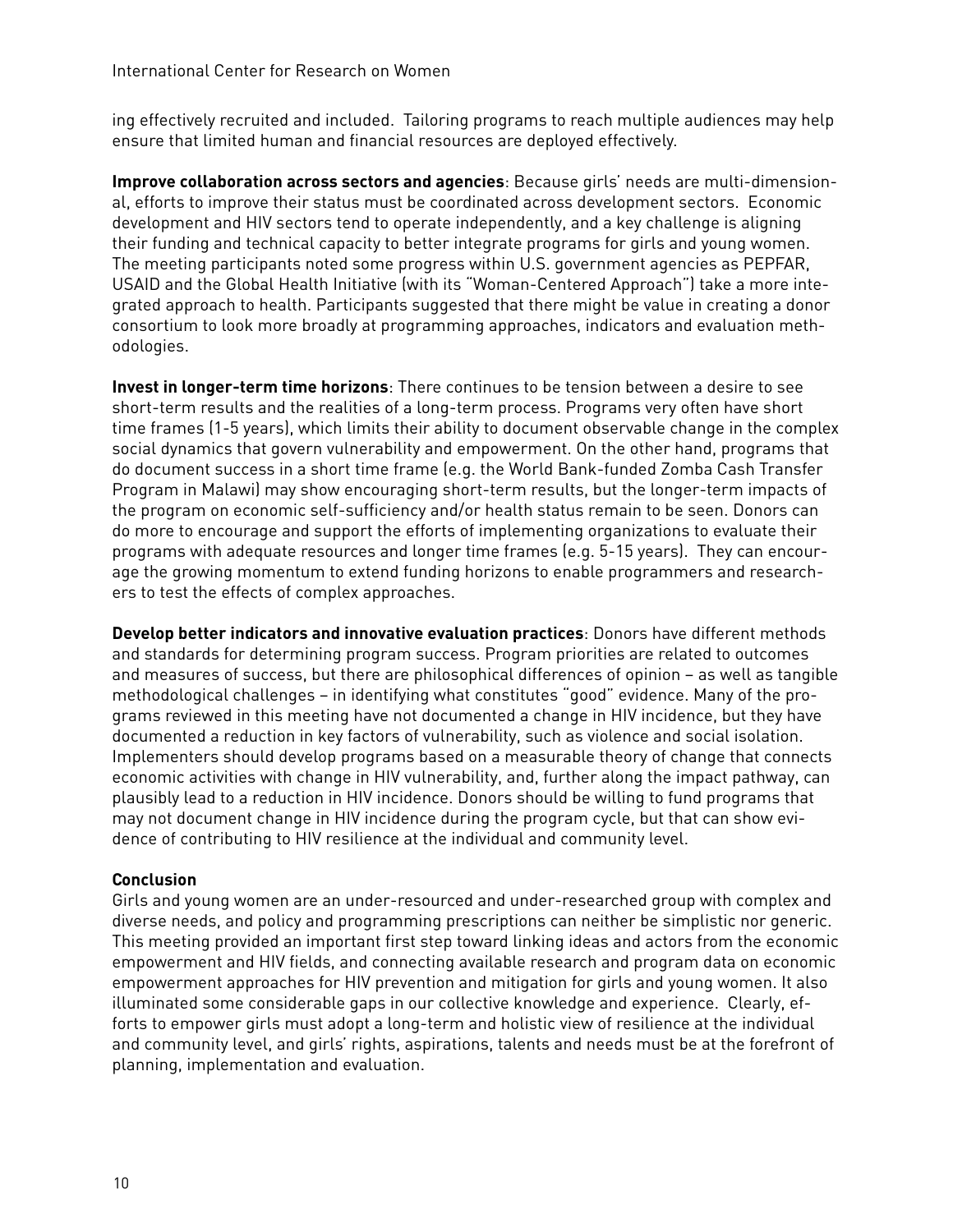## **Meeting Participants**

Tania Alfonso, Innovations for Poverty Action Sajeda Amin, Population Council Kim Ashburn, International Center for Research on Women Leah Berkowitz, CARE International Kim Blankenship, Duke University and the Duke Global Health Institute (DGHI) Margie Brand, AED Judith Bruce, Population Council Ariana Childs Graham, Coalition for Adolescent Girls Jessica Daly, Office of the U.S. Global AIDS Coordinator Adam Day, Nike Foundation Jeff Edmeades, International Center for Research on Women Mary Ellsberg, International Center for Research on Women Kathryn Farley, International Center for Research on Women Janet Fleischman, Center for Strategic and International Studies Katherine Fritz, International Center for Research on Women Rachel Glennerster, Abdul Latif Jameel Poverty Action Lab Anne Golla, International Center for Research on Women Margaret Greene, Consultant Nina Hasen, Office of the Global AIDS Coordinator Gwennan Hollingworth, International Center for Research on Women Tijuana James-Traore, U.S. President's Emergency Plan for AIDS Relief (PEPFAR), OGAC Anjala Kanesathasan, International Center for Research on Women Aslihan Kes, International Center for Research on Women Julia Kim, UNDP Daniela Ligiero, Office of the U.S. Global AIDS Coordinator Siân Long, HIV and Children's Rights Consultant Richard Mabala, Taasisi ya Maendeleo Shirikishi Arusha/Youth Participatory Development Centre (TAMASHA) Joyce Malombe, Camfed International Aideen Mannion, Financial Education, Microfinance Opportunities Jennifer McCleary-Sills, International Center for Research on Women Rekha Mehra, International Center for Research on Women Nandini Oomman, Center for Global Development Berk Özler, The World Bank Nancy Padian, Consultant Silvia Paruzzolo, International Center for Research on Women Diana Prieto, USAID Eva Roca, Research Consultant Lisa Schechtman, Global AIDS Alliance Jennifer Schulte, International Center for Research on Women Kudzai Takavarasha, Abdul Latif Jameel Poverty Action Lab Miriam Temin, Public Health and Social Policy Professional Veronica Torres, Making Cents International Ann Warner, International Center for Research on Women Ellen Weiss, International Center for Research on Women